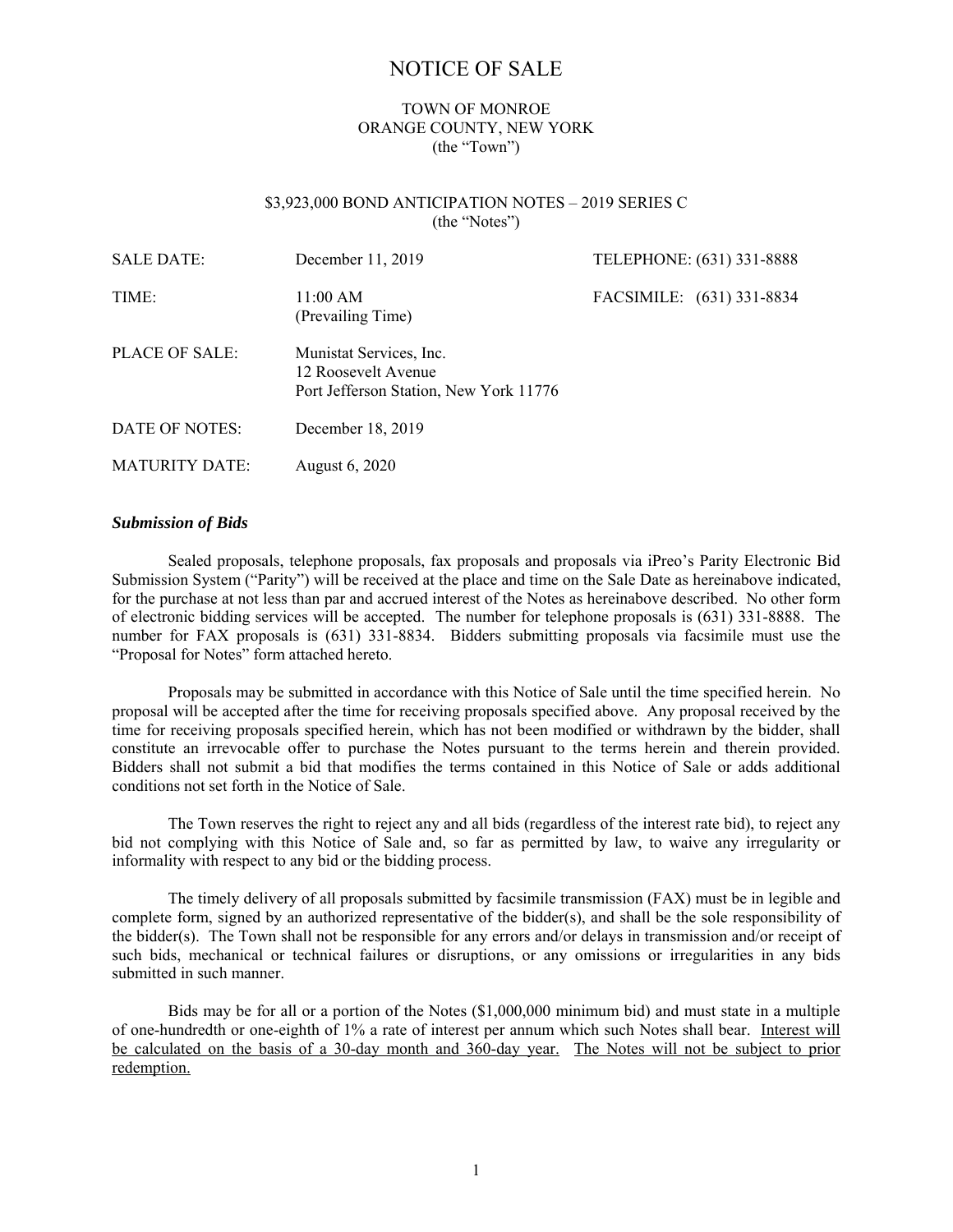## *Bidding Using Parity*

Prospective bidders wishing to submit an electronic bid via Parity must be contracted customers of Parity. Prospective bidders who do not have a contract with Parity must call (212) 849-5021 to become a customer. By submitting an electronic bid for the Notes, a bidder represents and warrants to the Town that such bidder's bid for the purchase of the Notes is submitted for and on behalf of such prospective bidder by an officer or agent who is duly authorized to bind the bidder to a legal, valid and enforceable contract for the purchase of the Notes.

Each prospective bidder who wishes to submit electronic bids shall be solely responsible to register to bid via Parity. Each qualified prospective bidder shall be solely responsible to make necessary arrangements to access Parity for purposes of submitting its bid in a timely manner and in compliance with the requirements of this Notice of Sale. Neither the Town nor Parity shall have any duty or obligation to undertake such registration to bid for any prospective bidder or to provide or assure such access to any qualified prospective bidder, and neither the Town nor Parity shall be responsible for a bidder's failure to register to bid or for proper operation of, or have any liability for any delays or interruptions of, or any damages caused by Parity. The Town is using Parity as a communications mechanism, and not as the Town's agent, to conduct the electronic bidding for the Town's Notes. The Town is not bound by any advice or determination of Parity as to whether any bid complies with the terms of this Notice of Sale. All costs and expenses incurred by prospective bidders in connection with their registration and submission of bids via Parity are the sole responsibility of the bidders, and the Town is not responsible, directly or indirectly, for any such costs or expenses. If a prospective bidder encounters any difficulty in registering to bid, or submitting or modifying a bid for the Notes, it should telephone Parity and notify the Town's Municipal Advisor, Munistat Services Inc. at (631) 331-8888 (provided that the Town shall have no obligation to take any action whatsoever upon receipt of such notice).

If any provisions of this Notice of Sale shall conflict with information provided by Parity, as approved provider of electronic bidding services, this Notice of Sale shall control. Further information about Parity, including any fee charged, may be obtained from Parity at (212) 849-5021. The time maintained by Parity shall constitute the official time with respect to all bids submitted.

#### *Purpose of the Notes*

The proceeds of the Notes, along with available funds in the amount of \$177,000, are being issued to redeem outstanding bond anticipation notes issued by the Town in the amount of \$3,500,000. The Notes will also provide original financing for improvements to Water District No. 12 in the amount of \$500,000.

#### *Payment and Security for the Notes*

Said Notes are general obligations of the Town and the faith and credit of such Town are pledged for payment of the principal of and interest on such Notes. All the taxable real property in said Town will be subject to the levy of ad valorem taxes sufficient to pay the principal of and interest on the Notes, subject to certain statutory limitations imposed by Chapter 97 of the New York Laws of 2011, as amended. (See "*Tax Levy Limit Law*" in the Preliminary Official Statement of the Town dated December 5, 2019 (the "Preliminary Official Statement"), circulated in connection with the sale of the Notes, which shall be supplemented by the final official statement to be dated December 11, 2019 (the "Official Statement").

#### *Award of Notes*

The Notes will be awarded and sold to the bidder(s) complying with the terms of sale and offering to purchase the Notes at the lowest net interest cost, and if two or more such bidders offer the same lowest net interest cost, then to one of said bidders offering to purchase the largest par amount of the Notes and if all of said bidders offer the same net interest cost and offer to purchase the same par amount, then to the one of said bidders selected by the Sale Officer by lot from among all said bidders.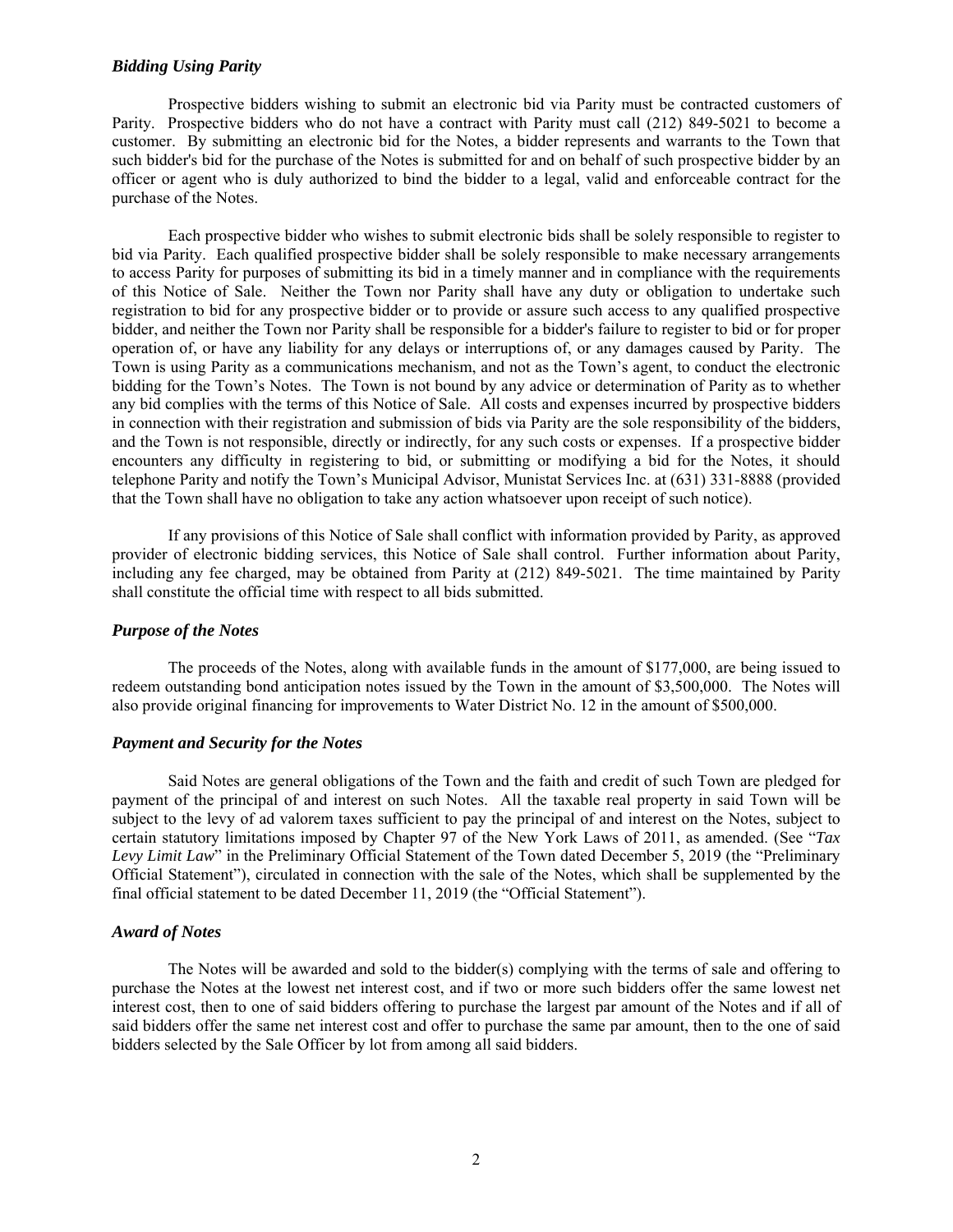The right is reserved by the Town to award to any bidder all or any part of the Notes which such bidder offers to purchase and, in the event of a partial award, the premium, if any, specified by such bidder will be pro-rated.

Award of the Notes is expected to be made promptly after opening of the bids, but the successful bidder(s) may not withdraw its proposal until after 3:00 o'clock P.M. (Prevailing Time) on the day of such bid opening and then only if such award has not been made prior to the withdrawal. The Notes will be delivered and shall be paid for on or about the Date of Notes at such place and on such business day and at such hour, as the Sale Officer and successful bidder(s) shall mutually agree.

#### *Form of the Notes*

The Notes will be issued in registered form and, at the option of the purchaser, the Notes will be (i) registered in the name of the successful bidder(s) or (ii) issued in book-entry form and registered to Cede  $\&$ Co., as the partnership nominee for The Depository Trust Company, New York, New York ("DTC").

If the Notes are registered in the name of the successful bidder(s), a single note certificate will be issued for those Notes bearing the same rate of interest in the aggregate principal amount awarded to the respective successful bidder at such interest rate. Principal of and interest on such Notes will be payable in Federal Funds by the Town, at such bank or trust company located and authorized to do business in the State of New York as selected by the successful bidder(s).

If the Notes are issued in book-entry form, such notes will be delivered to DTC, which will act as securities depository for the Notes. Beneficial owners will not receive certificates representing their respective interests in the Notes. Individual purchases may be made in denominations of \$5,000 or integral multiples thereof, except for one necessary odd denomination. A single note certificate will be issued for those Notes bearing the same rate of interest and CUSIP number in the aggregate principal amount awarded to such purchaser(s) at such interest rate. Principal of and interest on said Notes will be paid in Federal Funds by the Town to Cede & Co., as nominee for DTC, which will in turn remit such principal and interest to its participants for subsequent distribution to the beneficial owners of the Notes as described herein. Transfer of principal and interest payments to beneficial owners by participants of DTC will be the responsibility of such participants and other nominees of beneficial owners. The Town will not be responsible or liable for payments by DTC to its participants or by DTC participants to beneficial owners or for maintaining, supervising or reviewing the records maintained by DTC, its participants or persons acting through such participants.

CUSIP identification numbers will be printed on the book-entry Notes if Bond Counsel is provided with such numbers by the close of business on the Sale Date of the Notes, but neither the failure to print such number on any Note nor any error with respect thereto shall constitute cause for a failure or refusal by the purchaser thereof to accept delivery and pay for the Notes in accordance with the terms hereof. All expenses in relation to the printing of CUSIP numbers on the Notes shall be paid for by the Town; provided, however, that the CUSIP Service Bureau charge for the assignment of said numbers shall be the responsibility of and shall be paid for by the purchaser. DTC is an automated depository for securities and a clearinghouse for securities transactions, and will be responsible for establishing and maintaining a book-entry-only system for recording the ownership interests of its participants, which include certain banks, trust companies and securities dealers, and the transfer of the interests among its participants. The DTC participants will be responsible for establishing and maintaining records with respect to the Notes. Individual purchases of beneficial ownership interests in the Notes may be made only through book entries made on the books and records of DTC (or a successor depository) and its participants.

The Town will act as Fiscal Agent for the Notes issued in book-entry form. For those Notes issued as certificated debt, the purchaser will be, or named, Fiscal Agent. Paying Agent fees, if any, will be paid by the purchaser. The Town's contact information is as follows: Anthony Cardone, Supervisor, Town of Monroe, Town Hall, 1465 Orange Turnpike, Monroe, New York 10950, telephone number 845/783-1900, email: tcardone@monroeny.org.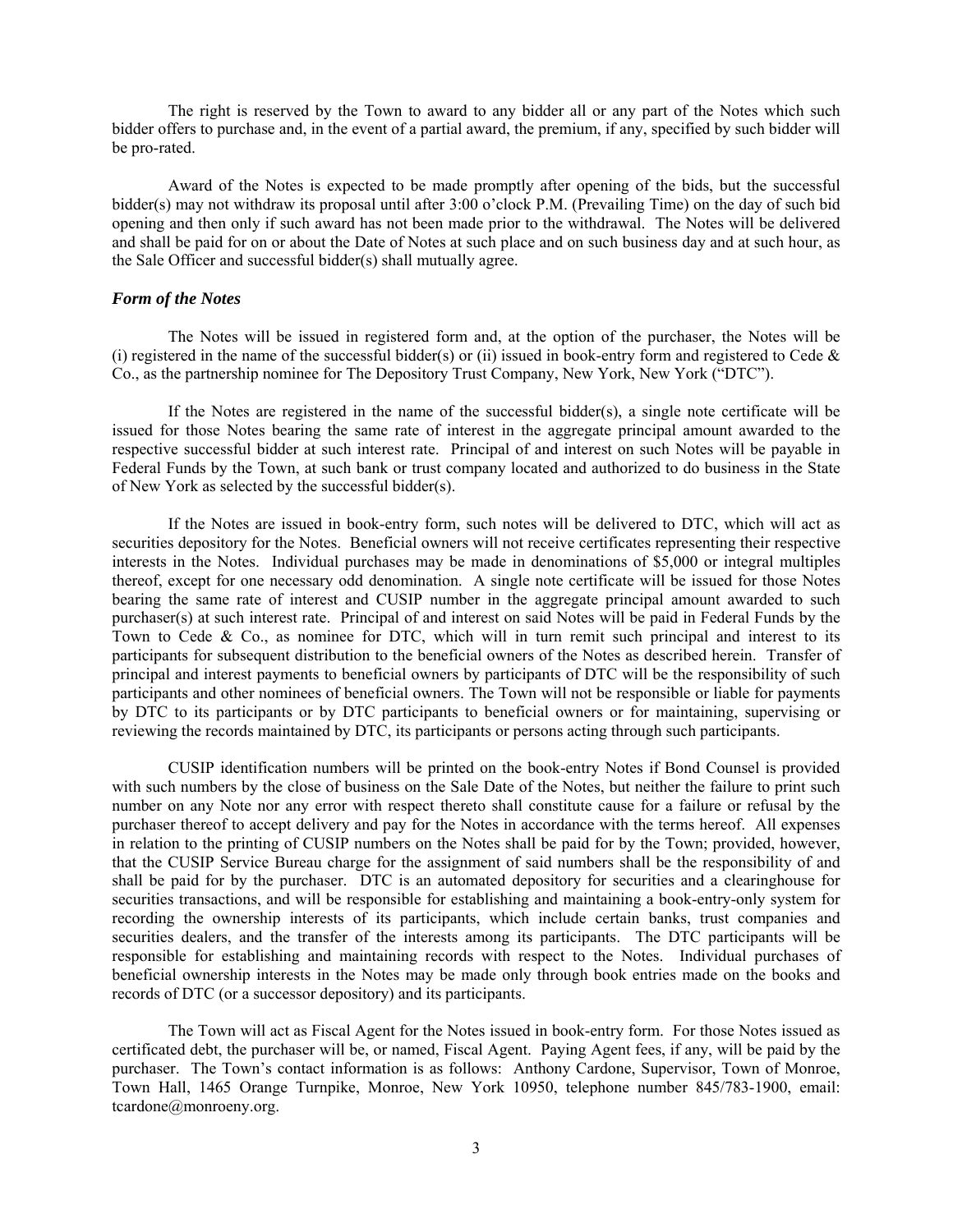### *Delivery of the Notes*

Said Notes will be delivered on or about the Date of Notes, referred to herein, at no cost to the purchaser, in New York, New York or otherwise as may be agreed with the purchaser; however, if the Notes are issued in book-entry only form, said Notes will be delivered to DTC, Jersey City, New Jersey. The purchase price of said Notes shall be paid in FEDERAL FUNDS or other funds available for immediate credit on said delivery date.

# *Legal Opinion*

The approving legal opinion of Bond Counsel will be furnished to the purchaser upon delivery of the Notes substantially in the form set forth in Appendix C to the Preliminary Official Statement.

# *Tax Exemption*

The successful bidder(s) may at its option refuse to accept the Notes if prior to their delivery the opinion of Hawkins Delafield & Wood LLP ("Bond Counsel") is not delivered or if any income tax law of the United States of America is hereafter enacted which shall provide that the interest thereon is taxable, or shall be taxable at a future date, for federal income tax purposes, and in such case said successful bidder(s) will be relieved of their contractual obligations arising from the acceptance of their proposal.

The Internal Revenue Code of 1986, as amended (the "Code"), establishes certain ongoing requirements that must be met subsequent to the issuance and delivery of the Notes in order that interest on the Notes be and remain excludable from gross income under Section 103 of the Code. Concurrently with the delivery of the Notes, the Town will execute and deliver a Tax Certificate, which will contain provisions and procedures relating to compliance with the requirements of the Code and a certification to the effect that the Town will comply with the provisions and procedures set forth therein and that it will do and perform all acts and things necessary or desirable to assure that interest paid on the Notes is excludable from gross income under Section 103 of the Code.

Upon delivery of the Notes, Bond Counsel will deliver an opinion that states that, under existing statutes and court decisions and assuming continuing compliance with the provisions and procedures set forth in the Tax Certificate, (i) interest on the Notes is excluded from gross income for federal income tax purposes pursuant to Section 103 of the Code; and (ii) interest on the Notes is not treated as a preference item in calculating the alternative minimum tax under the Code.

In addition, the opinion of Bond Counsel will state that, under existing statutes, interest on the Notes is exempt from personal income taxes of New York State and its political subdivisions, including The City of New York.

# *Bank Qualification*

The Town will designate the Notes as "qualified tax-exempt obligations" pursuant to the provisions of Section 265(b)(3) of the Code.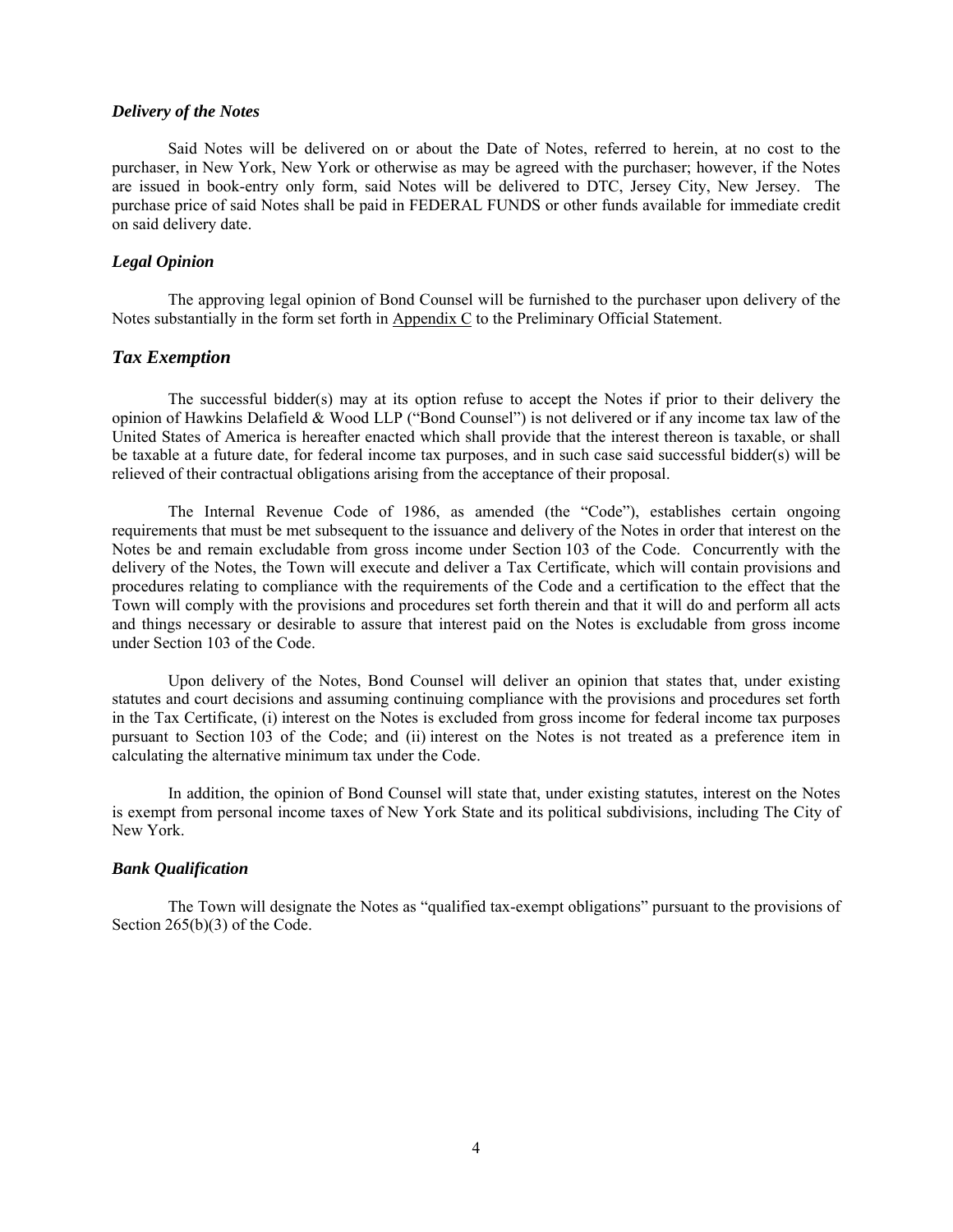# *Obligation of Winning Bidder(s) to Deliver an Issue Price Certificate at Closing*

By submitting a bid, each bidder is certifying that its bid is a firm offer to purchase the Notes, is a good faith offer which the bidder believes reflects current market conditions, and is not a "courtesy bid" being submitted for the purpose of assisting in meeting the competitive sale requirements relating to the establishment of the "issue price" of the Notes pursuant to Section 148 of the Code, including the requirement that bids be received from at least three (3) underwriters of municipal bonds who have established industry reputations for underwriting new issuances of municipal bonds (the "Competitive Sale Requirements"). The Municipal Advisor will advise the winning bidder(s) if the Competitive Sale Requirements were met at the same time it notifies the winning bidder(s) of the award of the Notes. **Bids will not be subject to cancellation in the event that the Competitive Sale Requirements are not satisfied.** 

The winning bidder(s) shall, within one (1) hour after being notified of the award of the Notes, advise the Municipal Advisor by electronic or facsimile transmission of the reasonably expected initial public offering price or yield of each maturity of the Notes (the "Initial Reoffering Prices") as of the date of the award.

By submitting a bid, the winning bidder(s) agrees (unless the winning bidder is purchasing the Notes for its own account and not with a view to distribution or resale to the public) that if the Competitive Sale Requirements are not met, it will elect and satisfy either option (1) or option (2) described below. *Such election must be made on the bid form submitted by each bidder. In the event a bidder submits a bid via Parity, such bidder must notify the Municipal Advisor by email (nnadelson@munistat.com) as to such election at the time such bid is submitted.* 

(1) **Hold the Price**. The winning bidder(s):

(a) will make a bona fide offering to the public of all of the Notes at the Initial Reoffering Prices and provide Bond Counsel with reasonable supporting documentation, such as a copy of the pricing wire or equivalent communication, the form of which is acceptable to Bond Counsel,

(b) will neither offer nor sell to any person any Notes within a maturity at a price that is higher, or a yield that is lower, than the Initial Reoffering Price of such maturity until the earlier of (i) the date on which the winning bidder has sold to the public at least 10 percent of the Notes of such maturity at a price that is no higher, or a yield that is no lower, than the Initial Reoffering Price of such maturity or (ii) the close of business on the 5th business day after the date of the award of the Notes, and

(c) has or will include within any agreement among underwriters, any selling group agreement and each retail distribution agreement (to which the winning bidder is a party) relating to the initial sale of the Notes to the public, together with the related pricing wires, language obligating each underwriter to comply with the limitations on the sale of the Notes as set forth above.

# (2) **Follow the Price**. The winning bidder(s):

(a) will make a bona fide offering to the public of all of the Notes at the Initial Reoffering Prices and provide the Issuer with reasonable supporting documentation, such as a copy of the pricing wire or equivalent communication, the form of which is acceptable to Bond Counsel,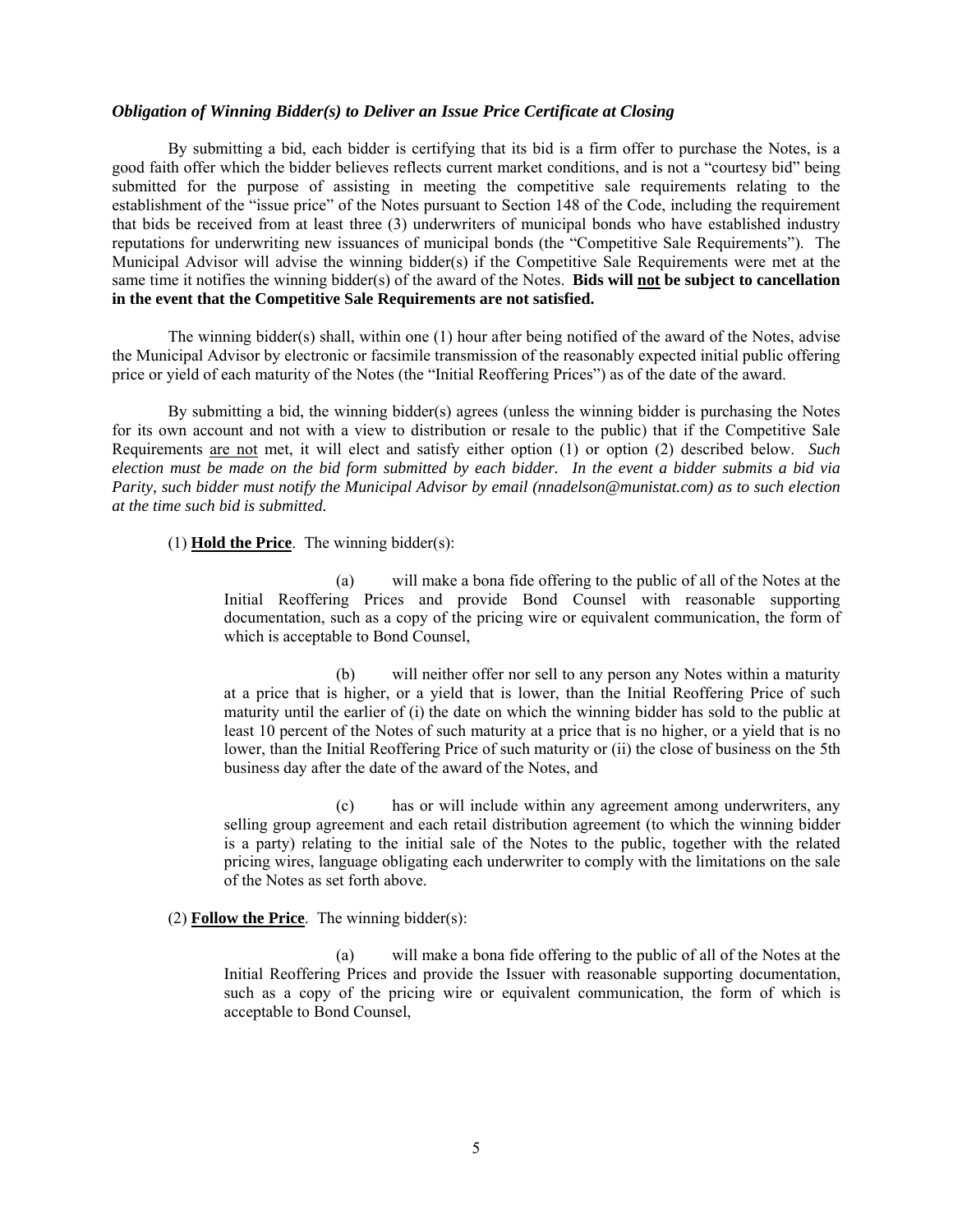(b) will report to the Issuer information regarding the first price that at least 10 percent of the Notes within each maturity of the Notes have been sold to the public,

(c) will provide the Issuer with reasonable supporting documentation or certifications of such sale prices the form of which is acceptable to Bond Counsel. This reporting requirement, which may extend beyond the closing date of the Notes, will continue until such date the requirement set forth in paragraph (b) above for each maturity of the Notes is satisfied, and

(d) has or will include within any agreement among underwriters, any selling group agreement and each retail distribution agreement (to which the winning bidder is a party) relating to the initial sale of the Notes to the public, together with the related pricing wires, language obligating each underwriter to comply with the reporting requirement described above.

For purposes of the "hold the price" or "follow the price" requirement, a "maturity" refers to Notes that have the same interest rate, credit and payment terms.

Regardless of whether or not the Competitive Sale Requirements were met, the winning bidder shall submit to the Issuer a certificate (the "Reoffering Price Certificate"), satisfactory to Bond Counsel, prior to the delivery of the Notes stating the applicable facts as described above. The form of Reoffering Price Certificate is available by contacting Bond Counsel or the Municipal Advisor.

If the winning bidder has purchased the Notes for its own account and not with a view to distribution or resale to the public, then, whether or not the Competitive Sale Requirements were met, the Reoffering Price Certificate will recite such facts and identify the price or prices at which the purchase of the Notes was made.

For purposes of this Notice, the "public" does not include the winning bidder or any person that agrees pursuant to a written contract with the winning bidder to participate in the initial sale of the Notes to the public (such as a retail distribution agreement between a national lead underwriter and a regional firm under which the regional firm participates in the initial sale of the Notes to the public). In making the representations described above, the winning bidder must reflect the effect on the offering prices of any "derivative products" (e.g., a tender option) used by the bidder in connection with the initial sale of any of the Notes.

#### *Official Statement, Undertaking to Provide Notices of Events and Compliance History*

The Town will provide a reasonable number of Official Statements to each successful bidder within seven (7) business days following receipt of a written request therefor made to the Town and its Municipal Advisor. Such request may specify the applicable (a) offering price, (b) selling compensation, (c) rating, (d) credit enhancement and (e) identity and complete name of such bidder and any participating underwriters, and if so, the Preliminary Official Statement will be modified or supplemented by the information so specified. Neither the Town nor its Municipal Advisor shall be liable in any manner for any delay, inaccuracy, or omission on the part of any successful bidder with respect to such request, nor shall the Town's failure, as a result thereof, to provide the Official Statement within the above time period, constitute cause for a failure or refusal by such bidder to accept delivery of and pay for the Notes in accordance with the terms hereof.

The Preliminary Official Statement is in a form "deemed final" by the Town for purposes of Securities and Exchange Commission Rule 15c2-12 ("Rule 15c2-12"), but may be modified or supplemented as noted above. In order to assist bidders in complying with Rule 15c2-12 and as part of the Town's contractual obligation arising from its acceptance of the proposal of the successful bidder(s), at the time of the delivery of the Notes the Town will provide an executed copy of its "Undertaking to Provide Notices of Events" (the "Undertaking"). *The form of said Undertaking is set forth in Appendix D to the Preliminary Official Statement.*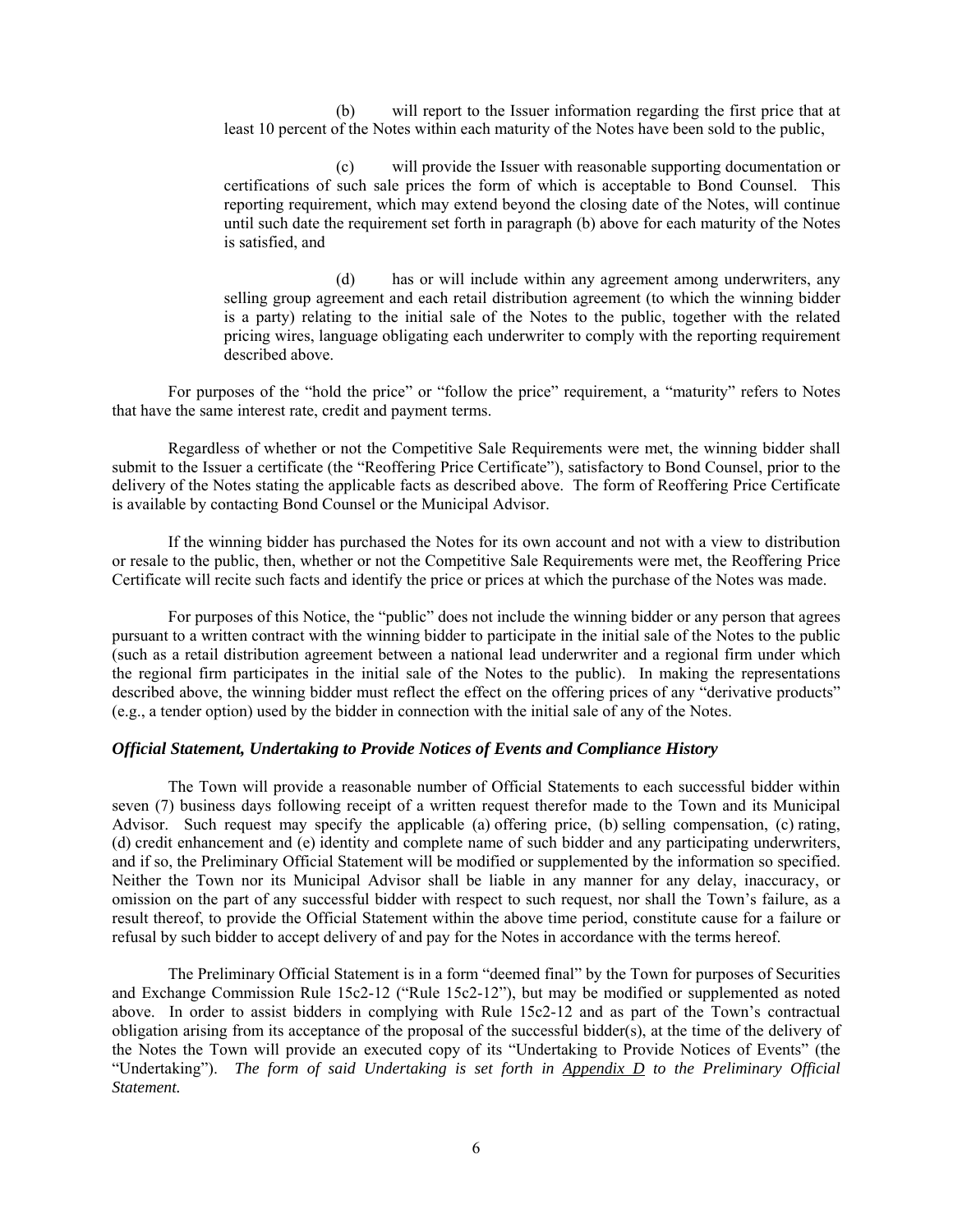Except as otherwise set forth in the Preliminary Official Statement (see the caption entitled "DISCLOSURE UNDERTAKING"), the Town is in compliance in all material respects with all previous undertakings made pursuant to Rule 15c2-12 during each of the past five years.

### *Documents Accompanying the Delivery of the Notes*

The obligation hereunder to deliver or accept the Notes pursuant hereto shall be conditioned on the delivery to the successful bidder at the time of delivery of the Notes of: (i) the opinion of Bond Counsel; (ii) a certificate of the Town Attorney, dated the date of delivery of the Notes, to the effect that there is no controversy or litigation of any nature pending or threatened to restrain or enjoin the issuance, sale, execution or delivery of the Notes, or in any way contesting or affecting the validity of the Notes or any of the proceedings taken with respect to the issuance and sale thereof or the application of moneys to the payment of the Notes, and further stating that there is no controversy or litigation of any nature now pending or threatened by or against the Town wherein an adverse judgment or ruling could have a material adverse impact on the financial condition of the Town or adversely affect the power of the Town to levy, collect and enforce the collection of taxes or other revenues for the payment of its Notes, which has not been disclosed in the Official Statement; (iii) a certificate of the Town Supervisor to the effect that as of the date of the Official Statement and at all times subsequent thereto, up to and including the time of the delivery of the Notes, the Official Statement did not and does not contain any untrue statement of a material fact or omit to state a material fact necessary to make the statements herein, in the light of the circumstances under which they were made, not misleading, and further stating that there has been no adverse material change in the financial condition of the Town since the date of the Official Statement to the date of issuance of the Notes (and having attached thereto a copy of the Official Statement); (iv) a certificate signed by the Town Supervisor evidencing payment for the Notes; (v) a signature certificate evidencing the due execution of the Notes, including statements that (a) no litigation of any nature is pending or, to the knowledge of the signers, threatened, restraining or enjoining the issuance and delivery of the Notes or the levy and collection of taxes to pay the principal of and interest thereon, nor in any manner questioning the proceedings and authority under which the Notes were authorized or affecting the validity of the Notes thereunder, (b) neither the corporate existence or boundaries of the Town nor the title of the signers to their respective offices is being contested, and (c) no authority or proceedings for the issuance of the Notes have been repealed, revoked or rescinded, and (vi) a Tax Certificate executed by the Town Supervisor, as described under "TAX MATTERS" in the Preliminary Official Statement.

#### *Contact Information*

The Town's contact information is as follows: Anthony Cardone, Supervisor, Town of Monroe, Town Hall, 1465 Orange Turnpike, Monroe, New York 10950, telephone number 845/783-1900, email: tcardone@monroeny.org.

Copies of this Notice of Sale may be obtained upon request from the offices of Munistat Services , Inc., 12 Roosevelt Avenue, Port Jefferson Station, New York 11776, telephone number (631) 331-8888 and website: http://www.munistat.com.

> TOWN OF MONROE, ORANGE COUNTY, NEW YORK

> By: /s/ ANTHONY CARDONE

Town Supervisor

Dated: December 5, 2019